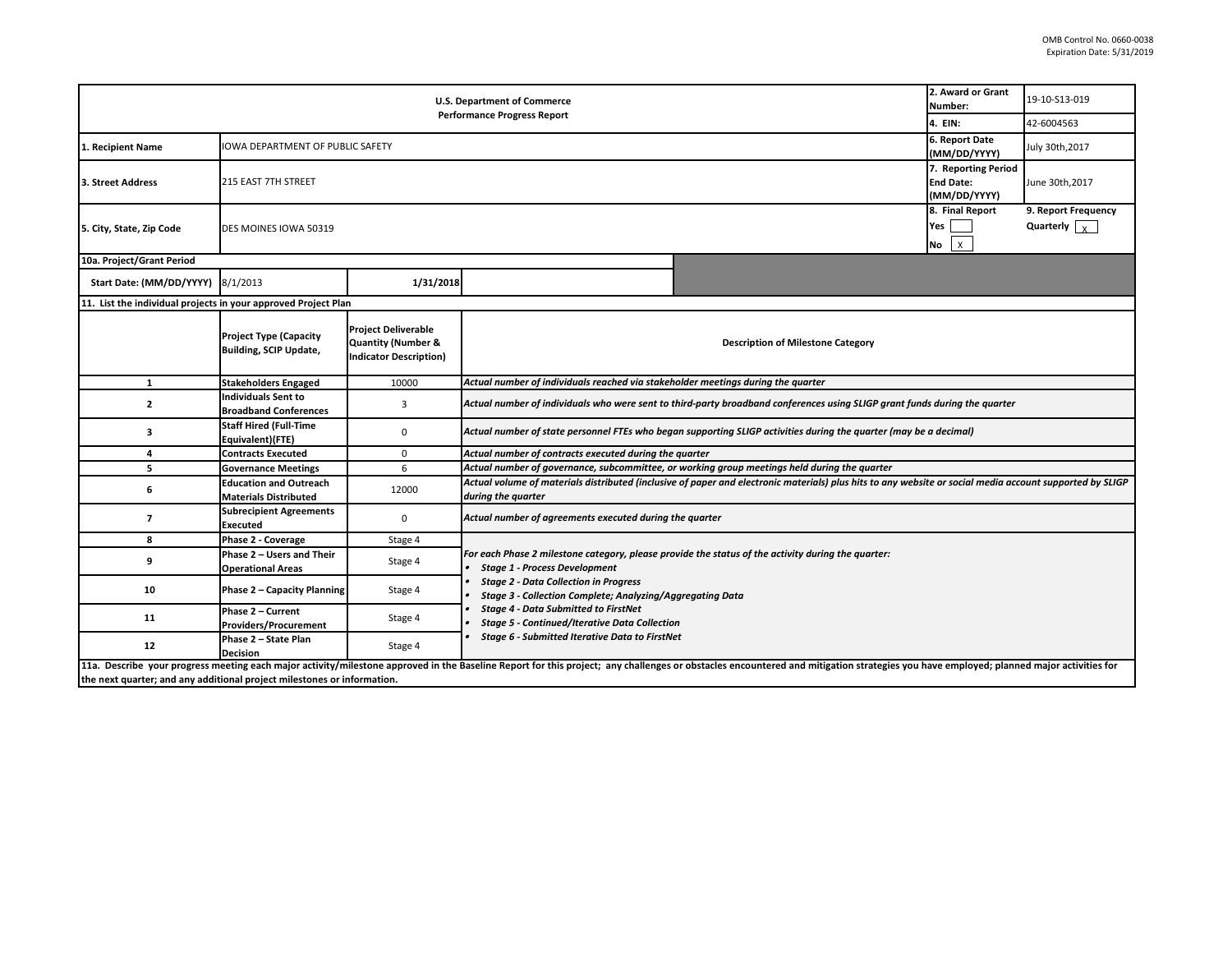OMB Control No. 0660-0038 Expiration Date: 5/31/2019

wsietter to over 3800 contact • New population segments and vendors engaged with FirstNet state plans

• Metro outreach to each of the states 6 regions with average attendance of 30 people

• Increased communication and outreach with attendance in statewide PSAPs and PSAP supervisor quarterly meetings

• Community outreach requests have averaged about 1/month

• Increased engagement effort with Iowa Counties for awareness and participation

• Social Media use increased on Facebook, Twitter, and YouTube platforms

• Video use and online presentations have improved the ability of participation across Iowa and has been especially noticed in our ISICS Board use of live streaming, YouTube channel, and conference line.

• Each meeting we offer a minimum of 5 different handouts concerning FirstNet

• New plans with FirstNet/AT&T have led to additional engagement and work to provide a process flow for potential users

• 2 county visits in Region 6 where our outreach efforts to improve and increase relations have required additional visits

• Attendance in the Iowa 911 Council Monthly Meeting

• Continued goal of 24 hour turnaround for information requests

• Use of ISICSB committees to further outreach by forwarding newsletter to Public Safety Full-Time and Volunteer Associations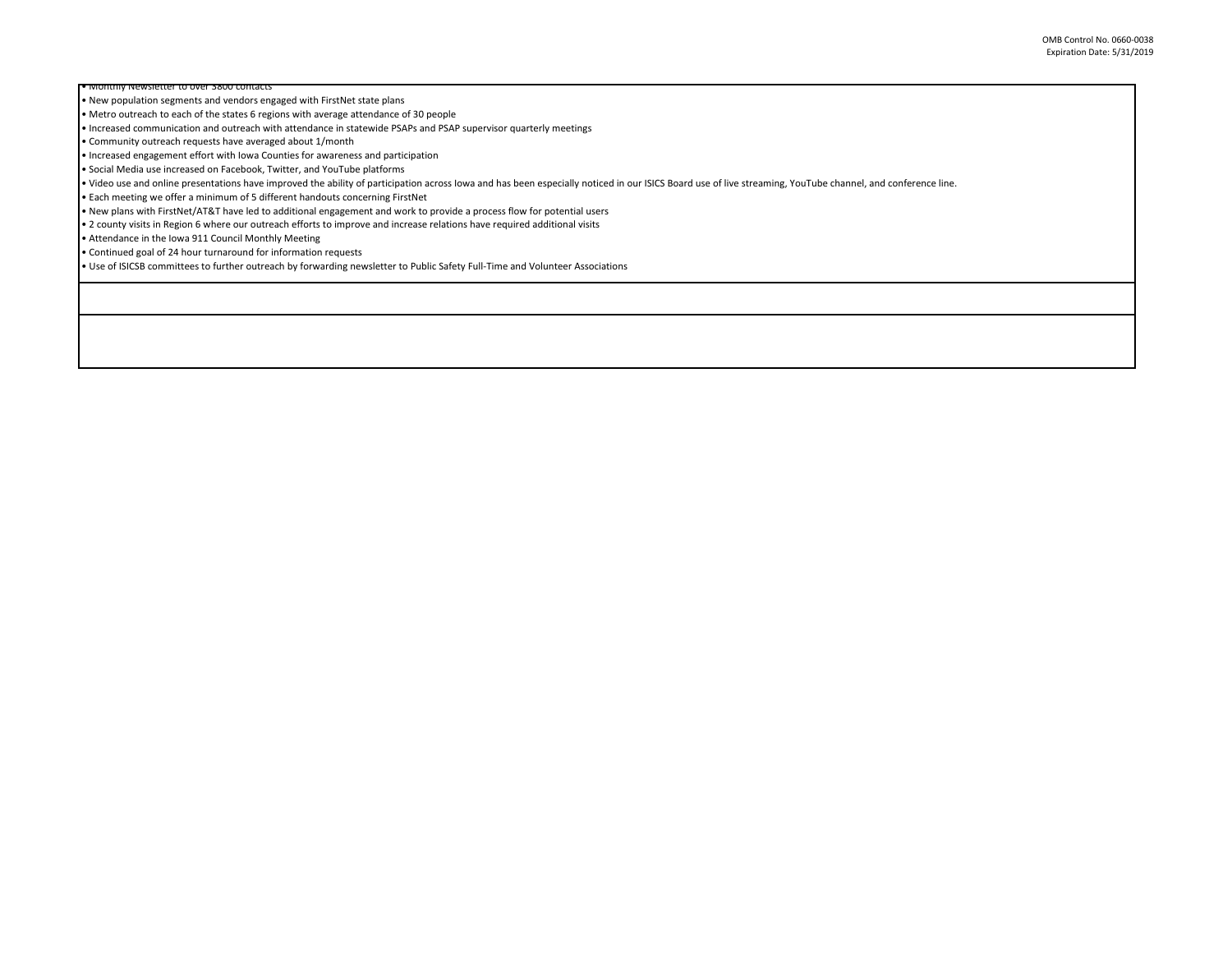**11c. Provide any other information that would be useful to NTIA as it assesses this project's progress.** 

**11d. Describe any success stories or best practices you have identified. Please be as specific as possible.**

The Board continues to see success with outreach initiatives such as the WISE program, RIC meetings and the FirstNet Public Private Partnership Summit held in April where over 100 individuals were in attendance to learn ab progress.

**12. Personnel** 

**12a. If the project is not fully staffed, describe how any lack of staffing may impact the project's time line and when the project will be fully staffed.**

| <b>Job Title</b>                                                                                                                      | FTE%                       | 12b. Staffing Table - Please include all staff that have contributed time to the project. Please do not remove individuals from this table.<br>Project (s) Assigned |                                                              |                      |                               |                   |                 |                                         | Change                                   |  |
|---------------------------------------------------------------------------------------------------------------------------------------|----------------------------|---------------------------------------------------------------------------------------------------------------------------------------------------------------------|--------------------------------------------------------------|----------------------|-------------------------------|-------------------|-----------------|-----------------------------------------|------------------------------------------|--|
| Bureau Chief DPS Comm Sgt                                                                                                             |                            |                                                                                                                                                                     |                                                              |                      |                               |                   |                 |                                         |                                          |  |
| lampe position no change title                                                                                                        |                            |                                                                                                                                                                     | 50% of wages paid by SLIGP funds for SLIGP activities        |                      |                               |                   |                 |                                         |                                          |  |
| only                                                                                                                                  | 50%                        |                                                                                                                                                                     |                                                              |                      |                               |                   |                 |                                         |                                          |  |
| <b>Administrative Assistant</b>                                                                                                       | 100%                       |                                                                                                                                                                     | 100% of wages paid by SLIGP funds for SLIGP activities<br>no |                      |                               |                   |                 |                                         |                                          |  |
| ICN Employee Deputy SWIC                                                                                                              | 100%                       | 100% of wages paid by SLIGP funds for SLIGP activities                                                                                                              |                                                              |                      |                               |                   |                 |                                         | yes                                      |  |
| ICN employee                                                                                                                          | 100%                       |                                                                                                                                                                     | Billed monthly on hours dedicated to SLIGP acitivites        |                      |                               |                   |                 |                                         | yes                                      |  |
| ICN employee                                                                                                                          | 100%                       | billed monthly on hours dedicated to SLIGP acitivites                                                                                                               |                                                              |                      |                               |                   |                 |                                         | yes                                      |  |
| 13. Subcontracts (Vendors and/or Subrecipients)                                                                                       |                            |                                                                                                                                                                     |                                                              |                      |                               |                   |                 |                                         |                                          |  |
| 13a. Subcontracts Table - Include all subcontractors. The totals from this table must equal the "Subcontracts Total" in Question 14f. |                            |                                                                                                                                                                     |                                                              |                      |                               |                   |                 |                                         |                                          |  |
| Name                                                                                                                                  | <b>Subcontract Purpose</b> |                                                                                                                                                                     | <b>Type</b><br>(Vendor/Subrec.)                              | RFP/RFQ Issued (Y/N) | Contract<br>Executed<br>(Y/N) | <b>Start Date</b> | <b>End Date</b> | <b>Total Federal Funds</b><br>Allocated | <b>Total Matching Funds</b><br>Allocated |  |
| <b>Federal Engineering</b>                                                                                                            | <b>SLIGP ACTIVITIES</b>    |                                                                                                                                                                     | <b>VENDOR</b>                                                | N                    | $\mathsf{v}$                  | 8/1/2013          | 3/1/2016        | \$71,781.00                             |                                          |  |
| Connect Iowa                                                                                                                          | <b>SLIGP ACTIVITIES</b>    |                                                                                                                                                                     | <b>VENDOR</b>                                                |                      | Y                             | 8/1/2014          | 8/1/2017        | \$182,651.00                            |                                          |  |
| Unknown Vendor                                                                                                                        | Phase 2                    |                                                                                                                                                                     | <b>VENDOR</b>                                                | N                    | N                             |                   |                 | \$678,504.00                            |                                          |  |
| <b>Federal Engineering</b>                                                                                                            | <b>SLIGP ACTIVITIES</b>    |                                                                                                                                                                     | <b>VENDOR</b>                                                | N                    | $\checkmark$                  | 4/7/2014          | 4/1/2017        | \$162,000.00                            |                                          |  |
| <b>RICOH</b>                                                                                                                          | <b>COPIER LEASE</b>        |                                                                                                                                                                     | <b>VENDOR</b>                                                | N                    |                               | 11/1/2013         | 10/31/2016      | \$8,640.00                              |                                          |  |
| 13b. Describe any challenges encountered with vendors and/or subrecipients.                                                           |                            |                                                                                                                                                                     |                                                              |                      |                               |                   |                 |                                         |                                          |  |
| New copier lease for 3 years signed. Small increase.                                                                                  |                            |                                                                                                                                                                     |                                                              |                      |                               |                   |                 |                                         |                                          |  |